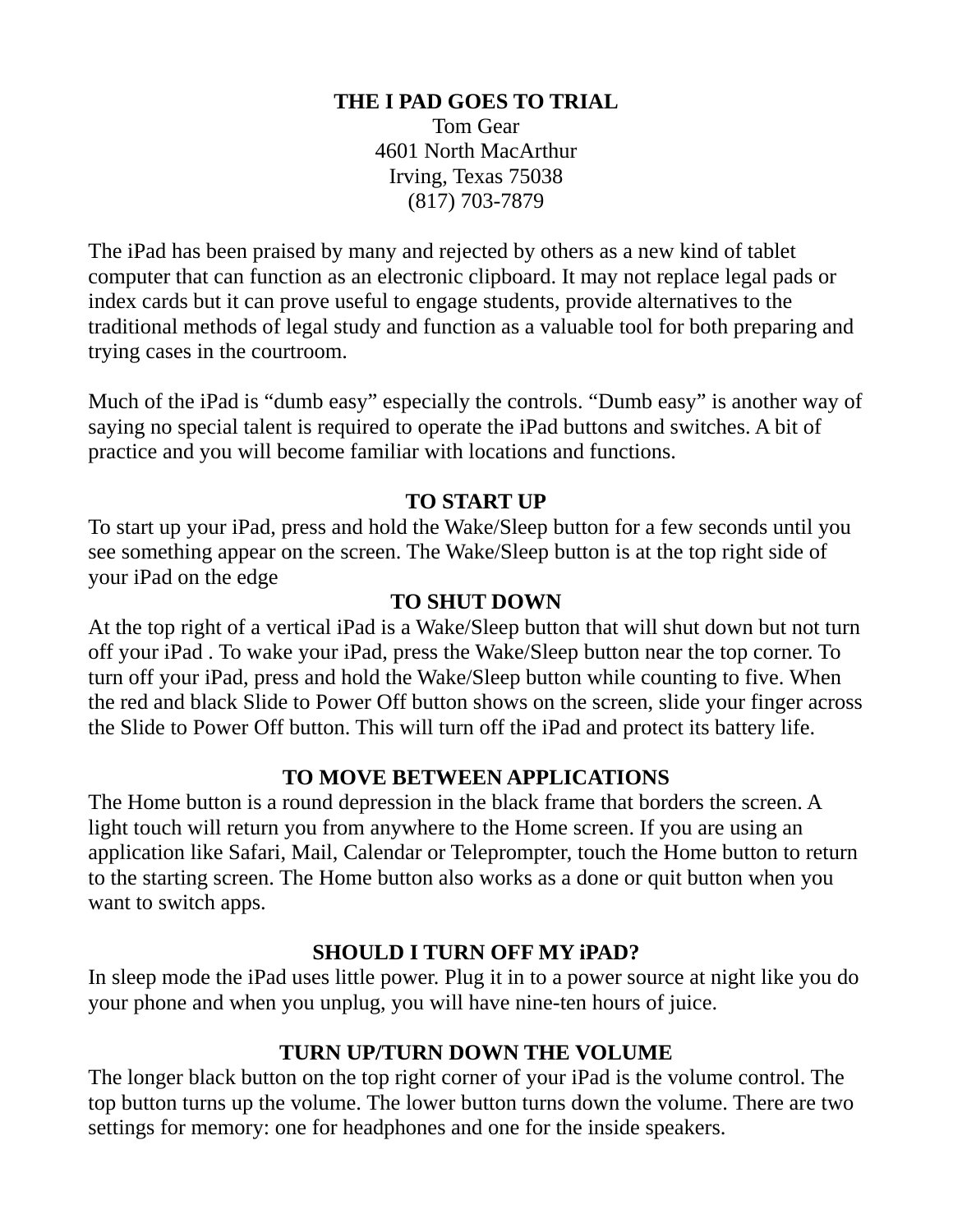# **THE SCREEN ROTATION LOCK**

Just above the volume control is the black and sometimes orange screen rotation lock. You can view the screen horizontally or vertically. To keep the screen like you want it, slide the lock so the orange shows. Orange means the screen will not change from vertical to horizontal or vice versa. When typing on the keyboard, I prefer locking the screen on horizontal.

## **IPAD v LAPTOP Some Pros and Cons**

| <b>LAPTOP</b>                                                                   | <b>CRITERIA</b>     | iPAD                                                                                          |
|---------------------------------------------------------------------------------|---------------------|-----------------------------------------------------------------------------------------------|
| Few are more portable, even<br>net books and they have<br>inherent .liabilities | <b>PORTABILITY</b>  | Light and slim, in security<br>lines at airports they are<br>treated like a smart phone.      |
| Mostly heavier,<br>.none cooler, yet                                            | <b>WEIGHT</b>       | Apple lists the weight at<br>about 1.5 pounds                                                 |
| Varies with model and use,<br>few last for ten hours                            | <b>BATTERY LIFE</b> | Approximately ten hours                                                                       |
| WiFi or 3G per plan                                                             | <b>CONNECTIVITY</b> | WiFi or 3G per plan                                                                           |
| Some units are tougher than<br>others. None as fragile as<br>the iPad.          | <b>DURABILITY</b>   | Fingerprints live on screen<br>Ipad is susceptible to direct<br>heat, treat it like china.    |
| Processor speed, memory,<br>screen size, software,<br>graphics card or chip,    | <b>FLEXIBILITY</b>  | Thousands of applications<br>that allow you to pick and<br>choose and customize your<br>iPAD. |

# **CUSTOMIZING YOUR iPAD**

As of this writing you can choose from over 50,000 applications to run on your iPad. A few thoughts on picking and choosing follow.

- The "you get what you pay for" adage is partly true, part of the time.
- Some apps that you can purchase from iTunes and then synch to your iPad cost as little as ninety-nine cents. Popular apps can start at a few dollars and rise from there.
- Many applications have a "lite" version that is free. Try before you buy..
- Many developers will update their applications so that your app gets better over time.
- Reviews of apps are often less useful than a personal test drive.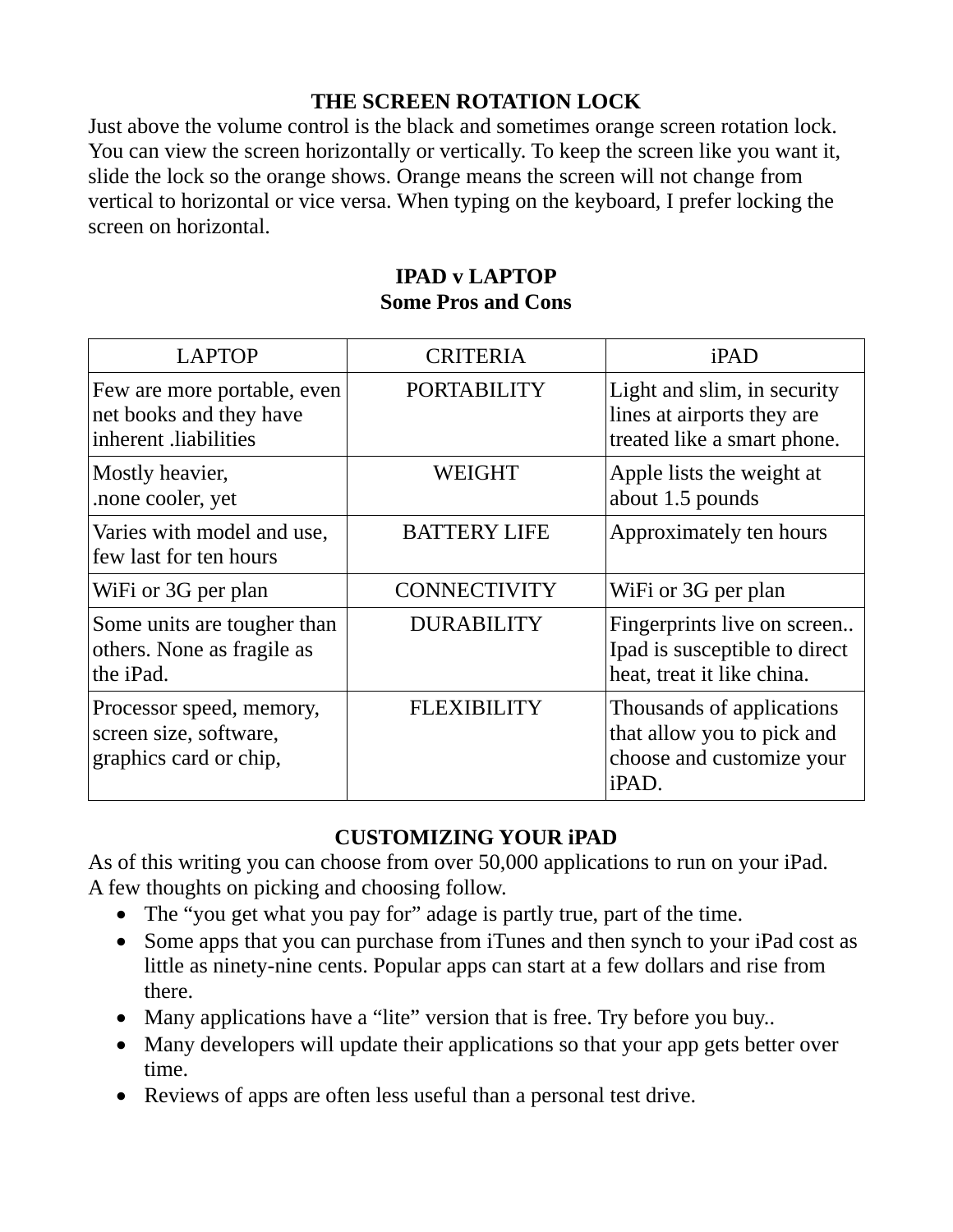# **CONNECTING TO THE NET**

First tap the settings ( gray gears meshing) icon on your home screen. Then choose WiFi from the list of settings on the left. Check to see the WiFi is turned on. Tap your network. If your network is pass protected, enter the password. Connectivity varies from place to place, sometimes in the same room.

*Note: WiFi will display available networks. . If no WiFi is available, your iPad will use 3G if you have a data plan.* 

## **DISCONNECTING FROM THE NET**

To deny WiFi access, turn off WiFi in Settings. To deny 3G access, turn off Cellular Data. To avoid Data Roaming fees, turn off Cellular Data.

## **IN SYNC WITH I TUNES**

On Mac or PC you need I Tunes to sync your iPad with your computer. If you do not have the latest version, run software update on Mac or download the Windows version from the Apple site.

## **THE BENEFITS OF SYCHRONICITY**

If you sync your iPad, you can import music you already own.

If you sync your iPad, you can pick and choose from the media on your computer to import to your iPad.

If you sync your iPad to a Mac, iCal does better with event setting.

If you sync your iPad, it makes a backup of its content. It will restore your data if you lose your iPad.

If you sync your iPad, you can rearrange your apps more easily.

# **SYNCHING APPS**

iTunes will keep your apps on your computer and your iPad in sync. The iPad apps work only on the iPad not on your computer. As with music, you can pick and choose which apps to sync to your iPad. Another chance to test the less is more theory.

## **PURCHASING APPS**

Tap the App Store icon on your home screen. The selection is huge. Choose a lite or free version if you are not certain of its value.

## **ARRANGING APPS**

Tap and hold an app until they all start to bounce. With your finger you can drag and drop the app in a new location.

## **DELETING APPS**

Delete an app by by tapping the little X in the corner of the icon.